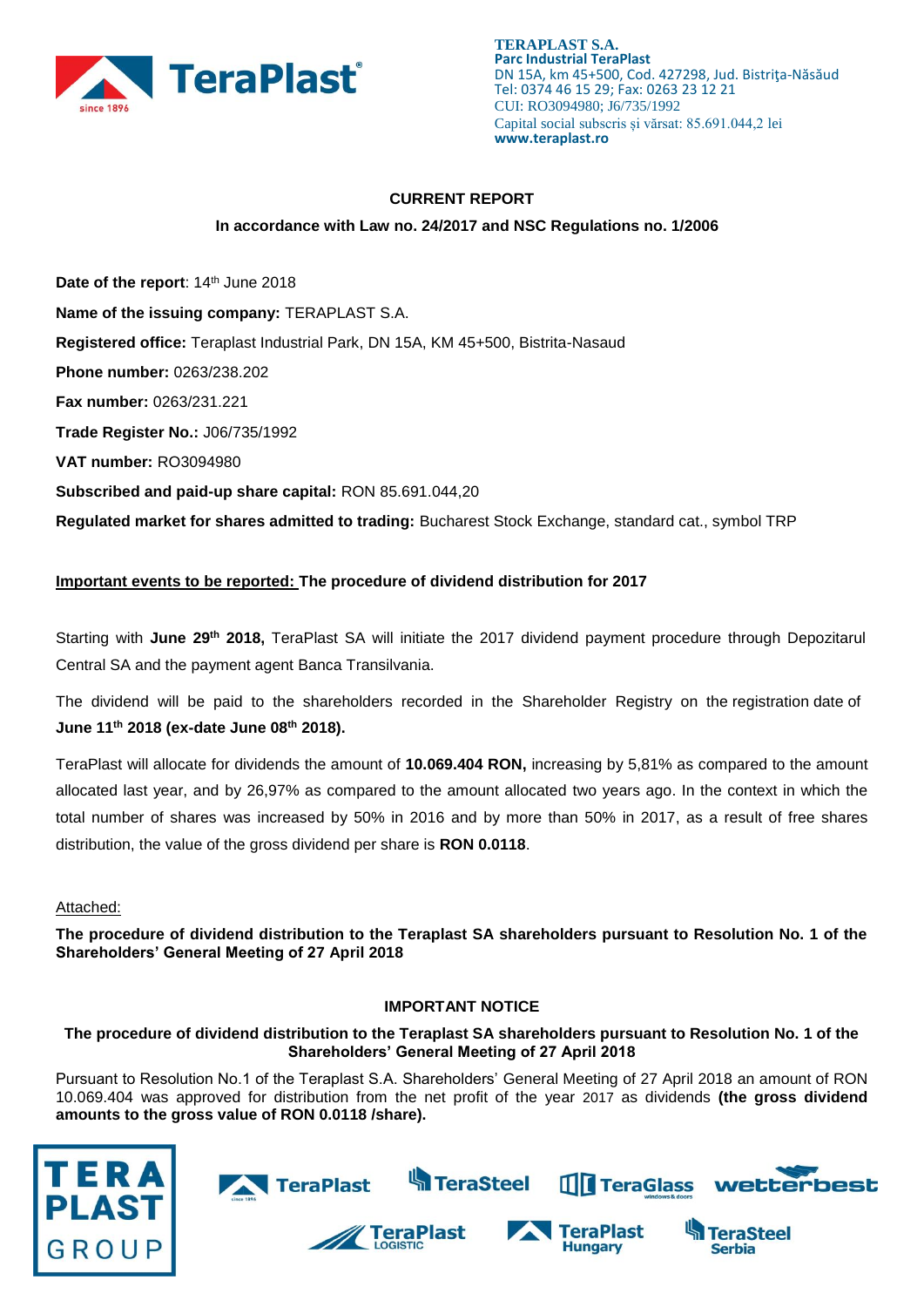

**TERAPLAST S.A. Parc Industrial TeraPlast** DN 15A, km 45+500, Cod. 427298, Jud. Bistriţa-Năsăud Tel: 0374 46 15 29; Fax: 0263 23 12 21 CUI: RO3094980; J6/735/1992 Capital social subscris și vărsat: 85.691.044,2 lei **www.teraplast.ro**

Dividends shall be paid starting from **29 June 2018 – Date of payment** both for payments made by bank transfer and in cash to the shareholders recorded in the Register of Shareholders of Teraplast S.A. **on 11 June 2018 – Date of registration**. The date ex-date is 08.06.2018.

The tax on the dividends shall be calculated and withheld by Teraplast SA from the gross dividend in compliance with the relevant legal provisions, where applicable.

The fee for dividend payment in cash or by bank transfer shall be incurred by Teraplast SA.

The changes in the data in the Register of Shareholder (change of name, address, identity data etc.) can be made only by Depozitarul Central S.A., registered office in Bucharest B-dul Carol I, nr. 34-36, sector 2, floor 3, upon the shareholder's / interested party's request.

The fees for the amendment of the personal data in the Register of Shareholders of Teraplast kept by Depozitarul Central SA or for the IBAN collection form shall be incumbent on the bearers of the financial instruments.

#### **Means of payment of the dividends:**

## **I. Payments by bank transfer**

Starting from the date of this notice **the natural person or corporate body shareholders unrepresented by the Participant who wish their dividends to be paid by bank transfer** can request the necessary documents and send them to Depozitarul Central S.A. The Central Depository shall pay the dividends **by bank transfer starting from 29 June 2018,** after having received and assessed the documentation as follows:

**1.** *The natural person bearers of financial instruments, in person or by a legal or official representative* shall submit to the Central Depository the IBAN collection form indicating the bank and the account number (IBAN) open on the name of the bearer of the financial instruments (the template is available on the website of the Central Depository - [www.depozitarulcentral.ro\)](http://www.depozitarulcentral.ro/), together with:

• a copy of the valid ID card with legible NIC No. – signed by the bearer as a "certified true copy of the original":

 original banking statement or a document issued by the bank (signed and sealed) confirming the existence of the bank account on the name of the bearer of the financial instruments also mentioning the IBAN;

 the copy of the documents confirming the position of the signatory of the request of legal or official representative if required, signed by the bearer as a "certified true copy of the original";

- the copy of the receipt confirming the payment of the IBAN collection fee;
- **2.** *The corporate body bearers of financial instruments by a legal or official representative* shall submit to the Central Depository the IBAN collection form indicating the bank and the account number (IBAN) open on the name of the bearer of the financial instruments (the template is available on the website of the Central Depository: www.depozitarulcentral.ro), together with:
	- a copy of the certificate of incorporation– signed by the bearer as a "certified true copy of the original";
	- a copy of the document certifying the person's capacity of legal representative of the company (Certificate of good standing issued by the Registrar of Companies / or a similar body – for foreign companies) – signed by the bearer as a "certified true copy of the original";

 a copy of the documents certifying the applicant's capacity of official representative of the company if applicable - signed by the bearer as a "certified true copy of the original";

• original banking statement or a document issued by the bank (signed and sealed) confirming the existence of the bank account on the name of the bearer company also mentioning the IBAN;

- the copy of the receipt confirming the payment of the IBAN collection fee;
- *3. If natural person client comes in person any Banca Transilvania agency the payment can be made by bank transfer, too upon his/her request.*



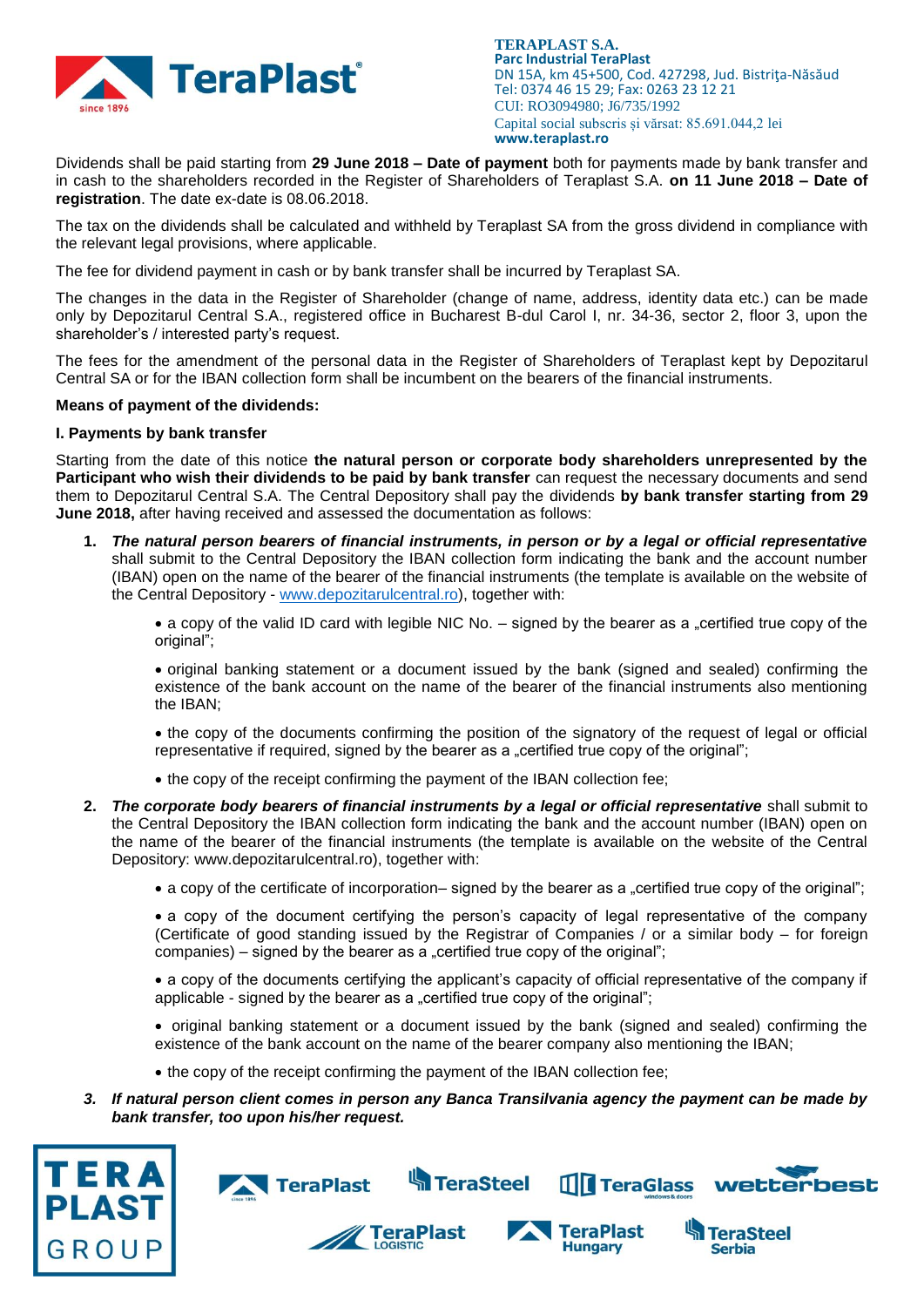

**TERAPLAST S.A. Parc Industrial TeraPlast** DN 15A, km 45+500, Cod. 427298, Jud. Bistrita-Năsăud Tel: 0374 46 15 29; Fax: 0263 23 12 21 CUI: RO3094980; J6/735/1992 Capital social subscris și vărsat: 85.691.044,2 lei **www.teraplast.ro**

The documents submitted in a foreign language shall be accompanied by a notarized translation into Romanian, and if they were issued by a foreign authority, they will bear the apostille or super legalization as the case may be.

If you want your payment to be made by bank transfer on the Date of payment, i.e. **29.06.2018,** the IBAN collection forms must be received by the Central Depository at least 4 days before the payment date.

The IBAN collection forms shall be sent to: Depozitarul Central SA – Bucharest, Bdul Carol I nr. 34-36, etaj. 3, sector 2 or submitted directly to Depozitarul Central S.A.

All the aforementioned requests shall also contain the e-mail and the phone number which the shareholders or the agents/representatives can be contacted at for any further clarification.

#### **II. Payments in cash**

**For the natural person shareholders who are not represented by a Participant** (Custodian banks or brokers, participants to the compensation and settlement system and the register of the Central Depository) who do not request and/or send the necessary documents for the payment by bank transfer, **the dividends can be paid in cash at any of the cash desks of Banca Transilvania in the country**, via Depozitarul Central S.A., **starting from 29.06.2018 (date of payment).**

The natural person shareholders can go to the cash desks of Banca Transilvania anywhere in the country during the opening hours of the latter.

The dividends can be collected by the shareholders in person or by their legal or official representative as follows:

- 1. Any payment will be confirmed by signature of the person who takes the money, on the receipt for the payment.
- **2.** In the case of **Bearers unrepresented by a Participant, who are natural persons referring directly to the cash desks,** the money shall be paid against an ID card recording the NIC No. legibly. The Bearers unrepresented by a Participant shall be identified based on the information found in the relevant NIC No. field.
- **3.** In the case **of Bearers unrepresented by a Participant, who are non-resident natural persons referring directly to the cash desks,** the money shall be paid against their passport whose serial number shall match the data in the File.
- **4.** In the case **of Bearers unrepresented by a Participant, who are natural persons up to 14 years of age,** the money shall be paid to their legal representative in the matter, namely the underage person's guardian/parent against the following documents: the birth certificate of the Bearer unrepresented by a Participant containing the person's NIC no. + 1 certified true copy of the original document (the photocopy shall be withheld), the deed that ascertains the guardianship if the guardian is not a parent + 1 certified true copy of the original document (the photocopy shall be withheld), and the guardian's/parent's ID card + 1 certified true copy of the original document (the photocopy shall be withheld).
- **5.** In the case **of Bearers unrepresented by a Participant, who are conservatee natural persons***,* the money shall be paid by the conservator of the person against certain documents: the ID card of the Bearers unrepresented by a Participant containing the person's NIC no + 1 certified true copy of the original document (the photocopy shall be withheld), the deed by which the conservatorship has been set up + certified true copy of the original document (the photocopy shall be withheld) as well as the conservator's ID card + 1 certified true copy of the original document (the photocopy shall be withheld).
- 6. In the case **of Bearers unrepresented by a Participant, who are natural persons not referring to the cash desks in person but rather authorize another person for this purpose,** the money shall be paid to the proxy of the person against certain documents: a notarized limited power of attorney that would contain the authorization for the collection of the amount issued not more than 3 years before the date of payment except for the cases in which the power of attorney has been granted for a period of time exceeding 3 years and is valid on the date of payment + 1 certified true copy of the original document (the photocopy shall be withheld) and the proxy's ID card + 1 certified true copy of the original document (the photocopy shall be withheld).



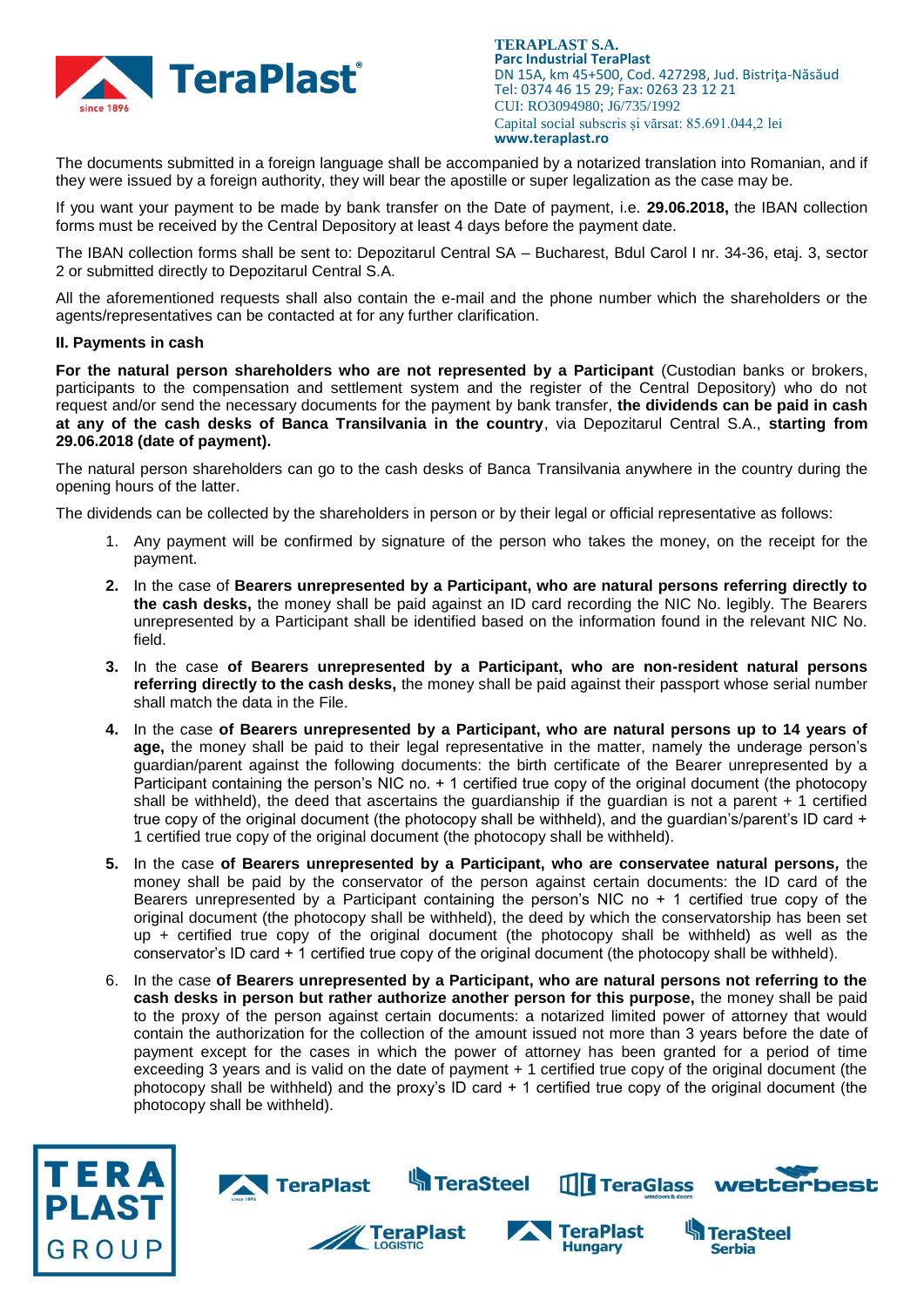

**TERAPLAST S.A. Parc Industrial TeraPlast** DN 15A, km 45+500, Cod. 427298, Jud. Bistriţa-Năsăud Tel: 0374 46 15 29; Fax: 0263 23 12 21 CUI: RO3094980; J6/735/1992 Capital social subscris și vărsat: 85.691.044,2 lei **www.teraplast.ro**

7. The documents submitted in a foreign language shall be accompanied by a notarized translation into Romanian, and if they were issued by a foreign authority, they will bear the apostille or super legalization as the case may be.

Exceptional situations:

The amounts will not be paid at the cash desk in the following cases:

- a) To the bearers unrepresented by a Participant of whose NIC in the papers presented at the desk is not the same with the one in the files, these being directed to the Depozitarul Central.
- b) To the inheritors of the deceased bearers unrepresented by the Participant existing in the files. These will be directed to the Depozitarul Central.
- c) In any other exceptional situation, which is not presented in the present Contract, case in which the bearers unrepresented by the Participant shall contact de Central Depositary.

**The payment can also be done by bank transfer upon the request of the natural person client referring to any Banca Transilvania agency.**

**III. By Participants (Custodian banks or Brokers): Natural persons or corporate bodies / other entities who have already opened an account with the Participant (agent participant to the compensation and settlement system and the register of the Central Depository):**

*The bearer of financial instruments, natural persons, corporate bodies or other entities who have shares highlighted in Section 2 of the Register of Shareholders of Teraplast S.A. on the registration date* shall receive net dividends via the Central Depository in the Participants' accounts, opened to the banks of settlement, on the payment date 29.06.2018 if the said shareholders did not express and notify their option for deferred payment to the Participant or the Participant did not notify it to the Central Depository in the reporting on the date of registration.

*Investment funds without legal personality.* Not-withholding the dividend tax by reference to article 43 of the Tax Code to shareholders, investment funds without legal personality, as per Romanian capital market regulations, is subject to receipt by Teraplast (at the address Teraplast Industrial Park, DN 15A, km 45+500, Bistrita Nasaud county, in attention financial department) until June  $19<sup>th</sup>$  2018 of the following documents:

- statement signed by the legal representative/authorized person representing the investment fund attesting the fact that the investment fund does not have legal personality and also the identification information (sole registration code, as it is mentioned in the Shareholders Registry of Teraplast SA, available at the Depozitarul Central, the full name of the investment fund, registration number at ASF, number and the ASF notification date and its validity).
- Copy of the valid identification act for the legal representative/authorized person representing the investment fund – CI with CNP for Romania citizens or passport for the foreign citizens.
- Copy of the relevant document attesting the title of the person signing the declaration of legal representative/authorized person representing the investment fund.

Thus, in the case of non-resident shareholders represented by a Participant, Teraplast shall withhold dividend tax from the gross dividend at the standard tax rate in force provided by the Fiscal Code if such shareholders did not provide the documents mentioned above until June 19th 2018.

# **IV. Special cases**

- **1.** *In the case of diseased natural person shareholders,* the dividends shall be paid upon the heirs' request by bank transfer or in cash only after the heirs previously requested to Depozitarul Central S.A. and had the share transfer registered to the heirs' name after the transfer of the inheritance, and Teraplast S.A. shall recalculate the dividends due to them.
- **2.** *Co-owned shares.* In the case of co-owned shares the dividends shall be paid according to the following instances:





TeraPlast





Serhia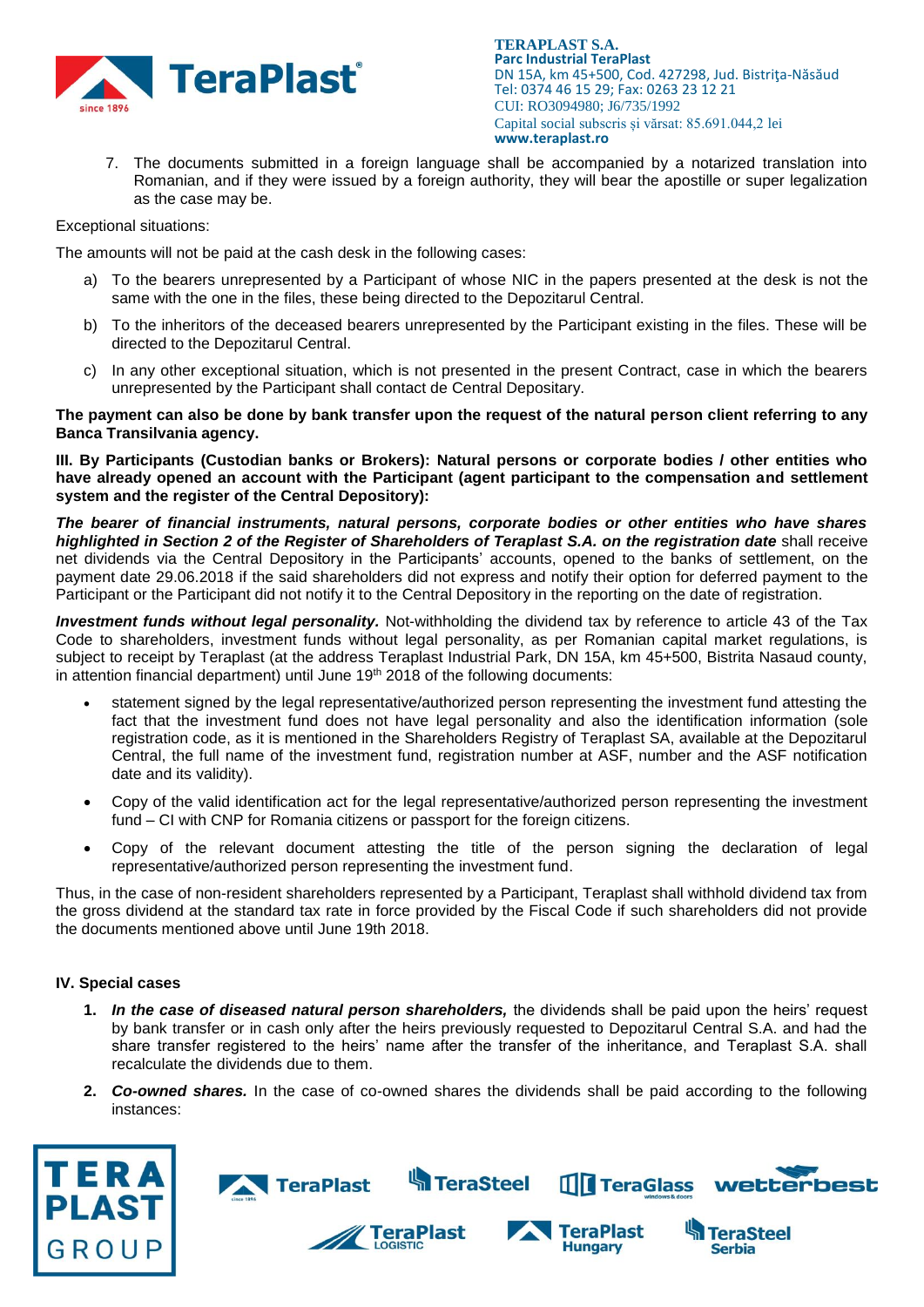

**TERAPLAST S.A. Parc Industrial TeraPlast** DN 15A, km 45+500, Cod. 427298, Jud. Bistrita-Năsăud Tel: 0374 46 15 29; Fax: 0263 23 12 21 CUI: RO3094980; J6/735/1992 Capital social subscris și vărsat: 85.691.044,2 lei **www.teraplast.ro**

- In the case of payments made by bank transfer, the dividends due to the co-owners shall be transferred into the account indicated by all the co-owners in a joint application submitted to Depozitarul Central S.A.
- In case of payments in cash, the payments shall be made in cash provided all the co-owners appear at the Banca Transilvania agency, in person or by a legal and/or official representative, and submit the documents set forth above related to cash payments.
- In the case of payments to individuals who have an account with the Participant the dividends due to the co-owners shall be transferred to the Participant whose clients they are.
- In case the co-owners request both the registration with the Central Depository of the direct ownership transfer of the financial instruments pursuant to the joint possession termination in compliance with the applicable legal status and the direct payment to each co-owner according to the number of instruments on which they acquired exclusive ownership, the Central Depository shall block the payment of dividends, and the payment shall be made to each former co-owner according to this procedure.

**The non-resident natural persons/legal entity shareholders shall submit the documents required for the payment of dividends according to the aspects mentioned above as well as** the certificate of tax residence issued by the competent authority of their country of residence in compliance with Law 571/2003 as updated and the implementing regulations for the enforcement of the a double taxation conventions concerning income and capital tax and the enforcement on the joint fiscal status for the shareholders residing in EU and EFTA member states. If the shareholder does not submit the certificate of tax residence the withheld tax shall be calculated by taxation on the rate applicable to the resident shareholders. The certificate of tax residence for the year in which the payment of dividends is made during the validity thereof, in the original or notarized copy, bearing an apostille / super legalization as the case may be, accompanied by an authorized translation as well as the contact details (e-mail and phone) for any further clarifications on the tax certificates shall be sent to the registered office address of Teraplast S.A. in Teraplast Industrial Park, in the unincorporated area of Bistrita, DN 15A, km 45+500, Bistrita-Nasaud County, to the attention of the Financial Department.

For the fiscal registration in Romania, in order to declare the information regarding the retained tax for the nonresident beneficiaries (declaration 207) all the shareholders persons/legal non-resident entities must send the following documents by post office at the company's headquarter located in Teraplast Industrial Park, in the unincorporated area of Bistrita, DN 15A, km 45+500, Bistrita-Nasaud County, to the attention of the Financial Department or scanned at the email address [diana.bretfelean@teraplast.ro](mailto:diana.bretfelean@teraplast.ro) until June 19<sup>th</sup> 2018.

- For natural persons copy of the identification document.
- For legal persons copy of the registration certificate, signed "according to original".

*The superannuation funds* shall send the following documents to the registered office of Teraplast S.A., in Teraplast Industrial Park, in the unincorporated area of Bistrita, DN 15A, km 45+500, Bistrita-Nasaud County, to the attention of the Financial Department **until 19.06.2018 at the latest**:

- a copy of the valid ID card of the legal representative of the fund management company
- ID card of the Romanian citizens containing the legible NIC No. de or passport with identification number for foreign citizens

• a copy of the certificate of good standing of the company managing the fund / another similar document not older than 3 months, indicating the legal representative of the fund management company

a copy of the certificate of incorporation / another similar document of the fund management company

 a copy of the decision of the regulatory authority certifying the entitlement of the fund management company and the superannuation fund. For non-resident superannuation funds: certificates of tax residence in original or notarized copy, bearing an apostille / super legalization as the case may be, accompanied by an authorized translation into Romanian, an affidavit of the legal representative of the fund management company that would certify that the authorization of the fund management company